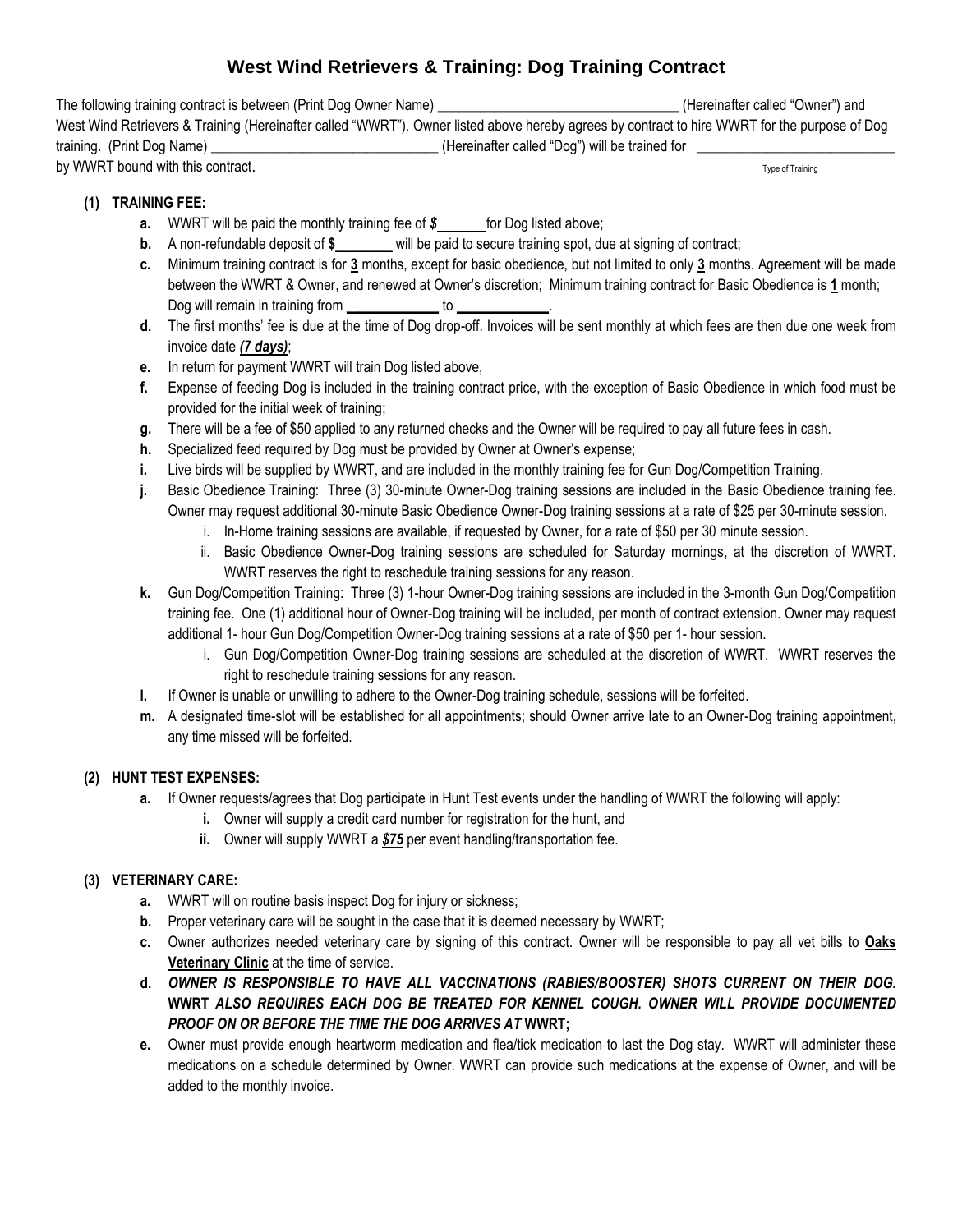### **(4) DEFAULT:**

- **a.** In the event Owner fails to pay fees and/or expenses outlined by this contract for a period of 90 days, Ownership of contracted Dog will be forfeited. After notification that the contact has reached the 90 day delinquent status, Owner will forfeit contracted Dog to cover outstanding balance due to WWRT;
- **b.** Owner will be obligated by the contract to transfer all Ownership documentation and registration to WWRT, and if legal action is required to obtain proper Ownership documentation Owner will be bound by the contract to pay any attorney's fees, and/or court costs incurred by WWRT to obtain Ownership transfer.

#### **(5) HOLD HARMLESS:**

**a.** Owner will hold WWRT and John C. Kello free and harmless from any and all claims, liabilities, damages, losses or expenses arising out of any injury to any persons or person's property by the Dog named in this contract, while in the care, custody & control of WWRT.

#### **(6) LIABILITY LIMITATION:**

- **a.** Owner acknowledges that it is accepted that dog training will not provide exact results. Each dog is different in regards to ability, intelligence and temperament. WWRT makes no expressed, nor implied guarantee, to the results reached in training or to the level of competency reached by contracted Dog. WWRT reserves the right to terminate this training contract at any time, and to request that Owner pick up his/her Dog;
- **b.** All prepaid training fees will be refunded on a daily pro-rated basis in the event that WWRT would make said request;
- **c.** Owner accepts that this is a training contract, and that WWRT is not an insurer of the condition of the Dog while it is I the custody of WWRT;
- **d.** WWRT is in no way responsible for the cost of replacing contracted Dog or for any damage of any kind should contracted Dog die, are stolen, escape, become injured, or become ill while in the care of WWRT;
- **e.** Proper care will be given and generally accepted training methods will be followed while Dog is under contract. (*Training can be dangerous & injury or death can occur; even when all careful measures have been taken).*

#### **(7) PHOTOGRAPHY AGREEMENT**

**a.** Owner grants WWRT and its representatives the right to take photographs of Owner and/or Dog in connection with aboveidentified purpose; agreeing that WWRT may use such photographs of Owner and/or Dog with or without my name and for any lawful purpose, including for such purposes as publicity, illustration, advertising, and Web content.

#### **(8) SOLE AGREEMENT:**

*This contract is the sole agreement between Owner listed and West Wind Retrievers & Training and John C. Kello. Any prior agreements, promises, negotiations, or representations not expressed in this contract are no longer in force or effect.* 

**\_\_\_\_\_\_\_\_\_\_\_\_\_\_\_\_\_\_\_\_\_\_\_\_\_\_\_\_\_\_\_\_\_\_\_\_\_\_\_\_\_\_\_\_\_\_\_\_\_\_\_\_\_\_\_\_\_\_\_\_\_\_\_\_\_\_\_\_\_\_\_\_\_\_\_\_\_\_\_\_\_\_\_\_\_\_\_\_\_\_\_\_\_\_\_\_\_\_\_\_\_\_\_\_\_\_\_\_\_\_**

\_\_\_\_\_\_\_\_\_\_\_\_\_\_\_\_\_\_\_\_\_\_\_\_\_\_\_\_\_\_\_\_\_\_\_\_\_\_\_\_\_\_\_\_\_\_\_\_\_\_\_\_\_ \_\_\_\_\_\_\_\_\_\_\_\_\_\_\_\_\_\_\_\_\_\_

\_\_\_\_\_\_\_\_\_\_\_\_\_\_\_\_\_\_\_\_\_\_\_\_\_\_\_\_\_\_\_\_\_\_\_\_\_\_\_\_\_\_\_\_\_\_\_\_\_\_\_\_\_ \_\_\_\_\_\_\_\_\_\_\_\_\_\_\_\_\_\_\_\_\_\_

*Exception being additional terms agreed upon as listed below:*

\_\_\_\_\_\_\_\_\_\_\_\_\_\_\_\_\_\_\_\_\_\_\_\_\_\_\_\_\_\_\_\_\_\_\_\_\_\_\_\_\_\_\_\_\_\_\_\_\_\_\_\_\_

#### **OTHER AGREEMENTS:**

Owner (Print Name)

Owner Signature